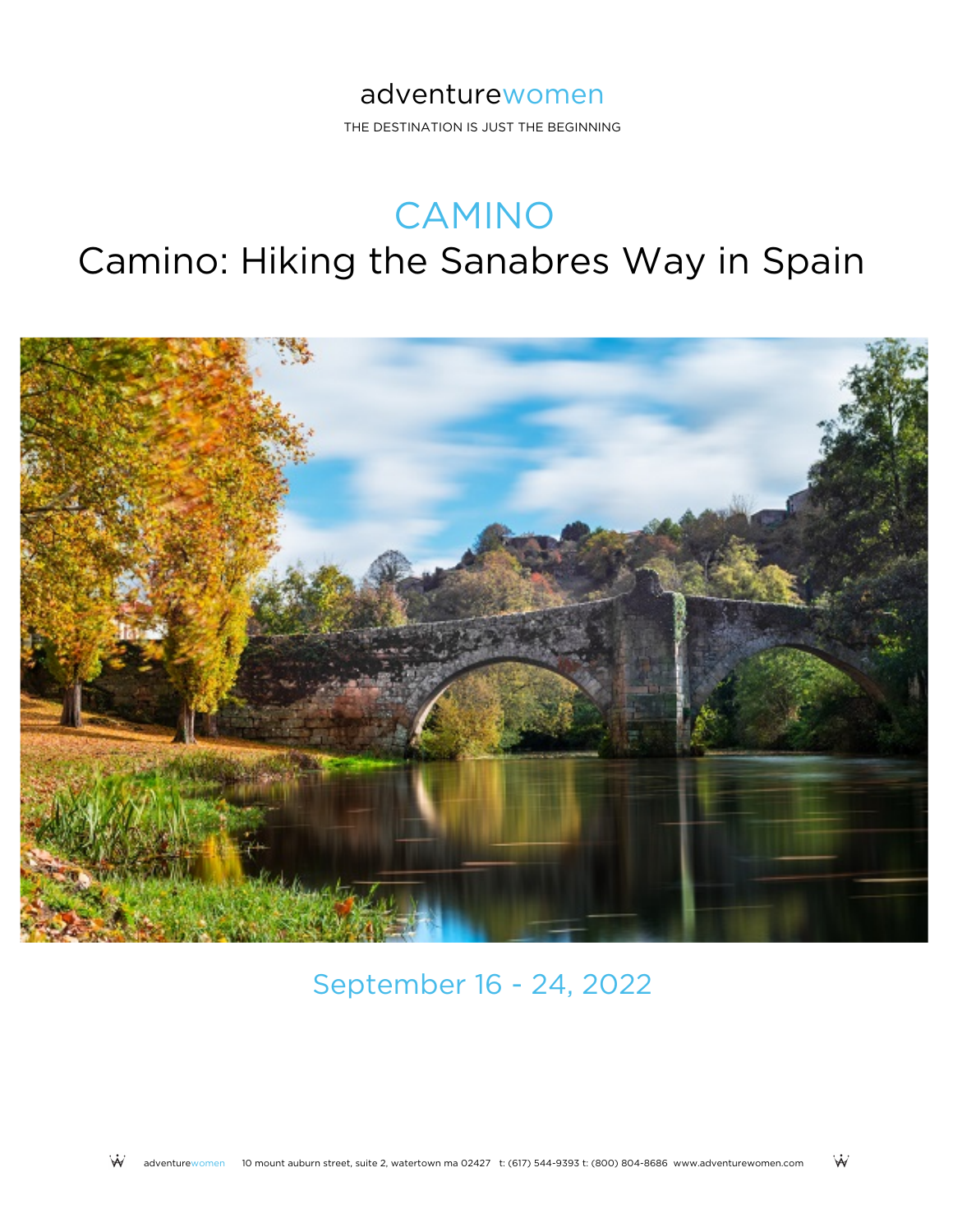THE DESTINATION IS JUST THE BEGINNING

# CAMINO

# Camino: Hiking the Sanabres Way in Spain

### TRIP HIGHLIGHTS

- ► Hike the less-traveled Sanabrés Way on the famous Camino de Santiago during a holy year
- ► Enjoy spectacular woodlands while you walk this ancient pilgrimage path
- ► Soak in natural thermal pools & enjoy spa treatments along your hike
- ► Indulge in the delicious local Spanish food in Galicia
- ► Earn your pilgrim's certificate after successfully reaching the Cathedral of Santiago de Compostela

### TRIP ROUTE

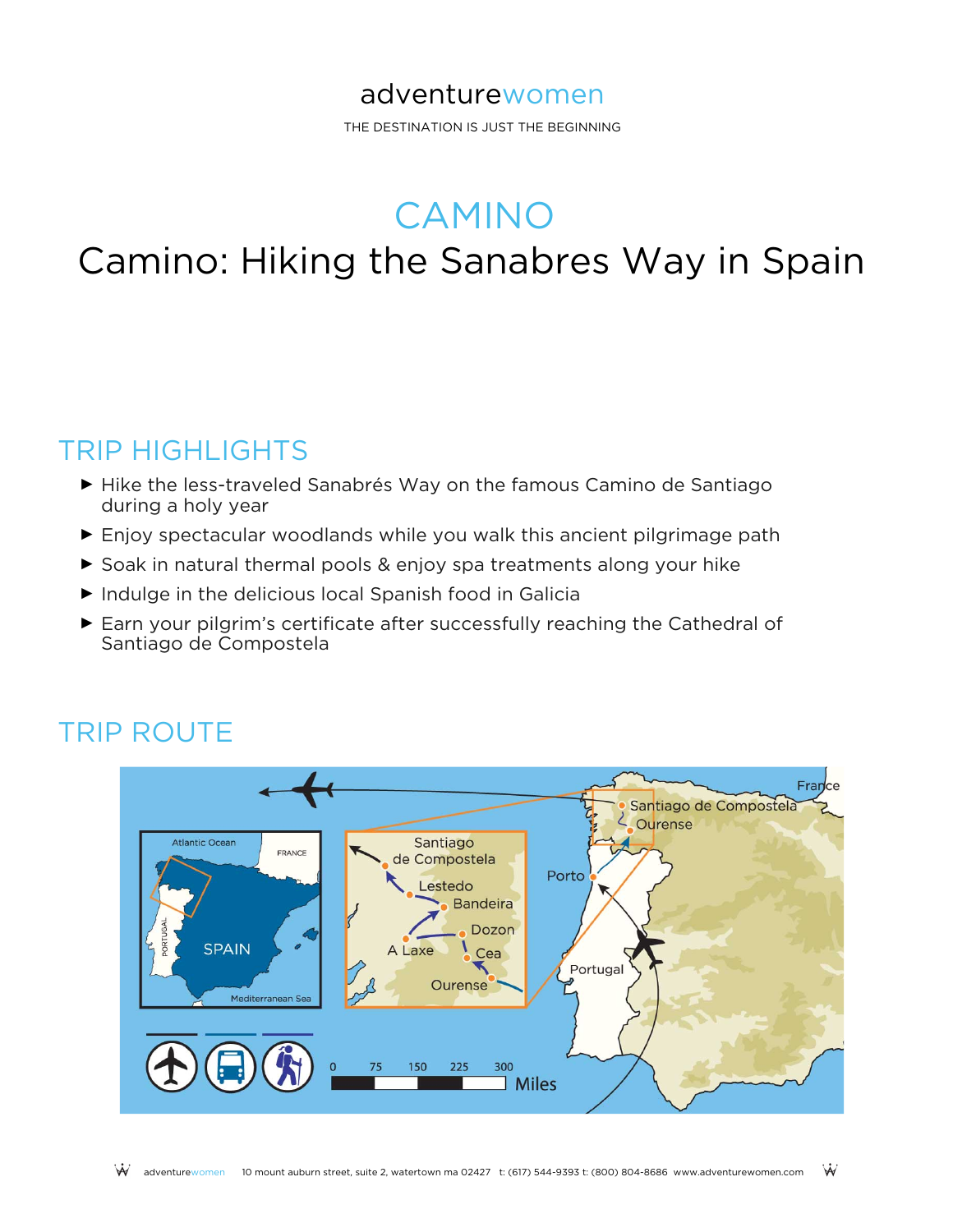THE DESTINATION IS JUST THE BEGINNING

CAMINO

# Camino: Hiking the Sanabres Way in Spain

### QUICK VIEW ITINERARY

| Day 1   | arrive in Porto, Port wine tasting, welcome dinner                           |
|---------|------------------------------------------------------------------------------|
| Day 2   | drive to Ourense, attend Pilgrim Mass, get your first Camino stamp!          |
| Day $3$ | hike 12.5 miles, walk to Cea, visit a traditional bread maker                |
| Day $4$ | hike 12 miles, walk to Dozon, visit Monastery of Oseira                      |
| Day 5   | hike 12 miles, walk to A Laxe, evening cooking class                         |
| Day 6   | hike 11 miles, walk to Bandeira, enjoy the spa                               |
| Day 7   | hike 14 miles, learn about local legends on the Pico Sacro                   |
| Day 8   | hike 9 miles, finish the Camino, receive your Compostela, farewell<br>dinner |
| Day 9   | depart Spain                                                                 |

### ACTIVITY LEVEL

High Energy

### TRIP PRICE

Main Trip: \$4,595 Optional Single Accommodations: \$700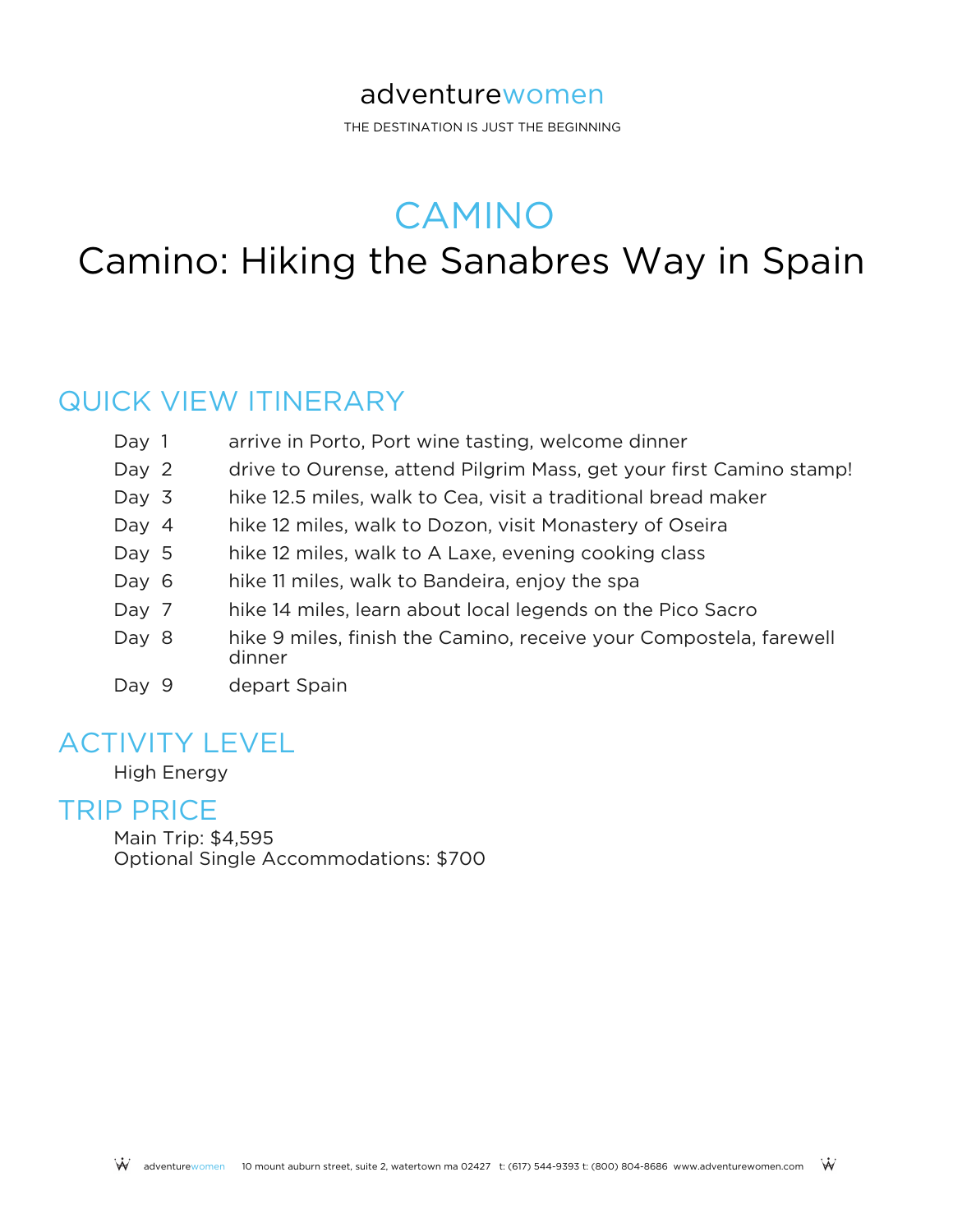> DAY<sub>1</sub> Friday 9/16/22

## CAMINO Camino: Hiking the Sanabres Way in Spain

#### Arrive in Porto

■ ■ ■ ■ ■ ■ ■ ■ ■ ■ ■ ■ ■ ■ ■ ■ ■ ■ ■ ■

Welcome to Portugal and Spain! 2021 is a rare holy year on the Sanabrés Route in Galicia, a portion of the historic Camino de Santiago route walked by centuries of pilgrims. Travel over ancient bridges, visit local churches and monasteries, then relax in thermal baths with spa treatments and enjoy the warm hospitality of northwestern Spain.

During your adventure, you'll get to know your expert local guide versed in the history, culture, and cuisine of this sacred region. You are also accompanied by an AdventureWomen Ambassador, committed to helping make your experience a fun and personally rewarding adventure, and cheering you on as you reach beyond your comfort zone to take on new challenges in your own unique way!

| Arrival<br><b>Information</b> | Arrive in Porto, Portugal (OPO) before 12:00pm.<br>One group transfer is included (time TBD); private<br>transfers at other times are available for an<br>additional fee.                                                                                |
|-------------------------------|----------------------------------------------------------------------------------------------------------------------------------------------------------------------------------------------------------------------------------------------------------|
|                               | If you'd like to come in early, we can extend your<br>stay at your hotel, but these hotels fill up early, so<br>please ask us as soon as you can!                                                                                                        |
| Pick-up and<br>Transfer       | You will be met at the Porto Airport and transferred<br>to your hotel.                                                                                                                                                                                   |
| <b>Port Tasting</b>           | After settling in at your hotel, head out for a visit to<br>the Ferreira Bodega this afternoon. The Ferreira<br>Bodega is a Port winery founded in 1751. The tour<br>has won awards as one of the best winery tours in<br>the world. Enjoy the tastings! |
| Welcome<br><b>Dinner</b>      | Enjoy a lively wine tasting followed by your<br>welcome dinner as you get to know your fellow<br>travelers this evening. Share stories and learn about<br>why each woman in your trip is excited to walk the<br>Camino!                                  |

Accommodations Meals Included Carris Hotel Porto Ribeira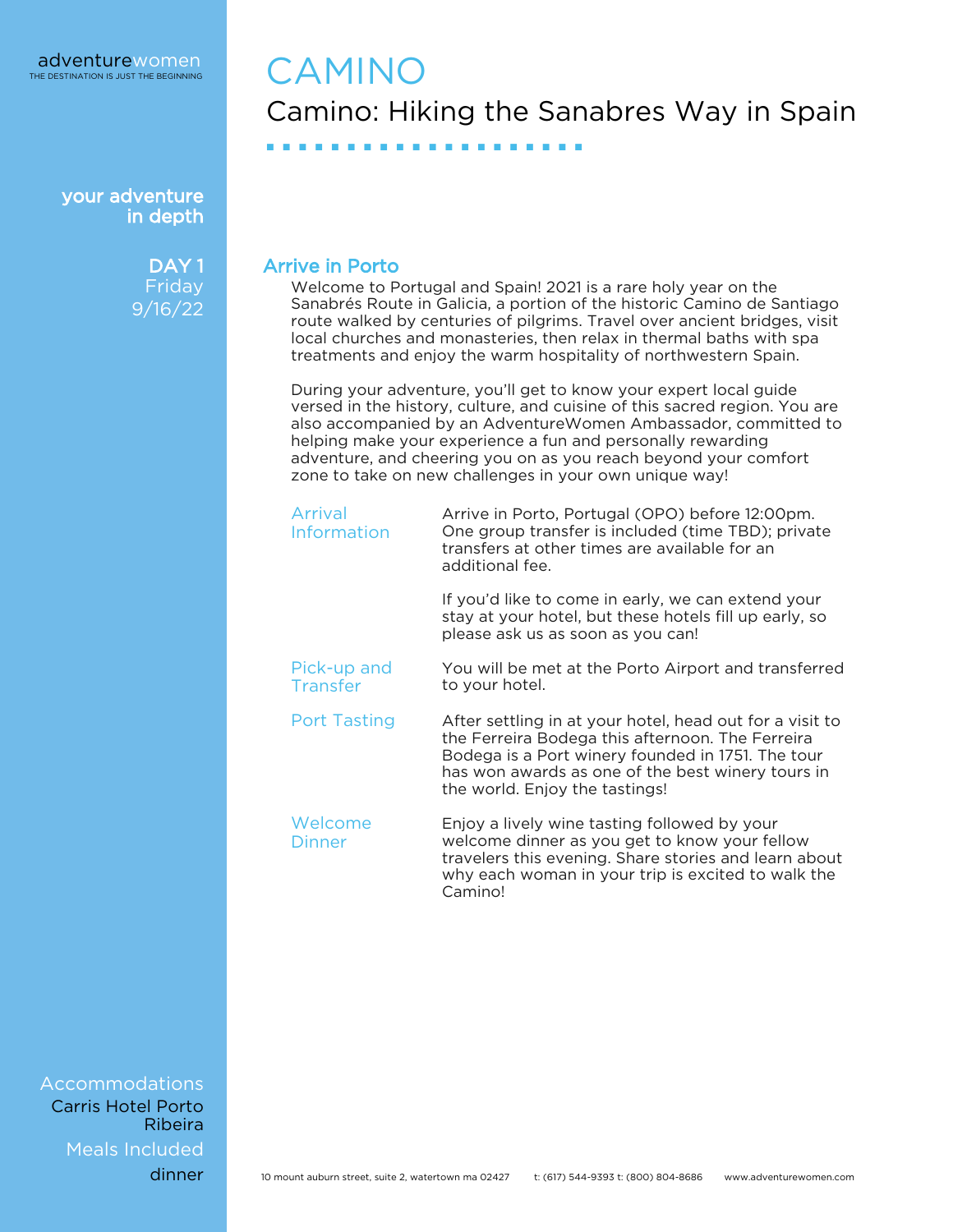

> DAY<sub>2</sub> **Saturday** 9/17/22

## **CAMINO** Camino: Hiking the Sanabres Way in Spain

#### Porto to the Sanabres Way

■ ■ ■ ■ ■ ■ ■ ■ ■ ■ ■ ■ ■ ■ ■ ■ ■ ■ ■ ■

Almost two thousand years ago when the Romans settled in this land, they were attracted among other reasons, by its thermal springs. This Roman heritage can still be seen all over the old town and you can still find and use the Roman Burgas (the Roman hot spring baths) in the city center and by the Miño River bank.

| <b>Explore Porto</b>                   | Take the morning to explore the city of Porto on<br>your own. Take your time to discover the city's<br>hidden gems, such as its train station, the Lello<br>library, and its Cathedral. Or you can take the tram<br>to the lighthouse in Foz de Douro for a spectacular<br>view of the ocean. |
|----------------------------------------|-----------------------------------------------------------------------------------------------------------------------------------------------------------------------------------------------------------------------------------------------------------------------------------------------|
| Lunch                                  | Have lunch on your own in Porto before transferring<br>to your hotel in Ourense. On the way, you will have<br>the option to visit the hot springs and enjoy a soak<br>in the thermal baths.                                                                                                   |
| <b>Optional Pilgrim</b><br><b>Mass</b> | Head to the Cathedral of Ourense, a 12th century<br>Roman Catholic Church dedicated to San Martiño<br>for the Pilgrim Mass. Receive your first stamp of the<br>Camino!                                                                                                                        |
| Dinner                                 | You're in Spain, so head out for a special dinner at<br>9:00pm!                                                                                                                                                                                                                               |

Accommodations Hotel Barcelo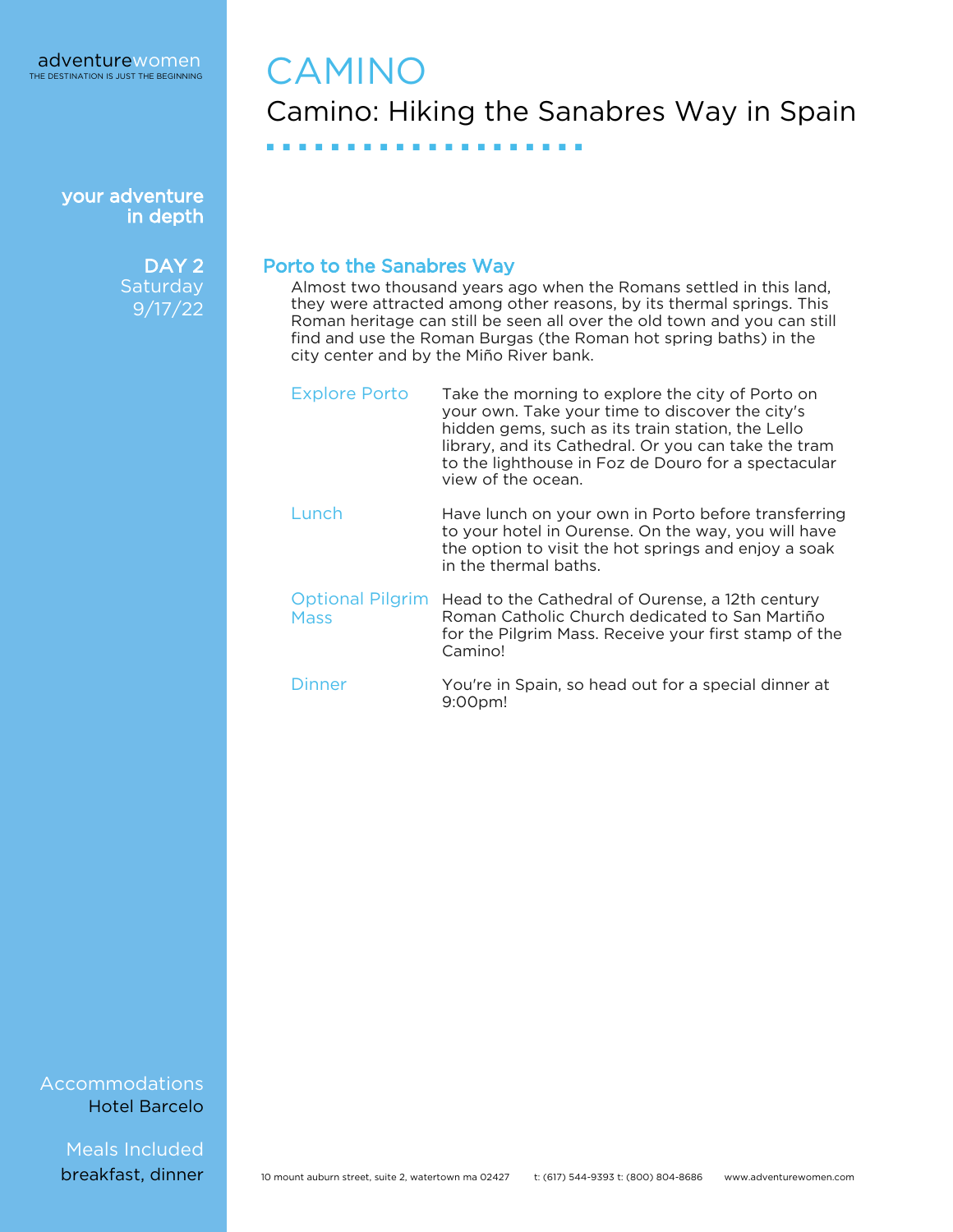> DAY<sub>3</sub> **Sunday** 9/18/22

## CAMINO Camino: Hiking the Sanabres Way in Spain

#### Sanabres Way

■ ■ ■ ■ ■ ■ ■ ■ ■ ■ ■ ■ ■ ■ ■ ■ ■ ■ ■ ■

Actun Tunichil Muknal, locally known as ATM, is a notable Mayan cave archaeological site that houses skeletons, ceramics and stoneware. The well-known Crystal Maiden resides here, as do the Monkey Pot and other ceramics that have completely calcified to the cave floor. This historic site is beautiful and eerie – it helped shape the Mayan underworld of Xibalba, where Mayan kings and shamans ventured to communicate with their gods and ancestors.

Cea is a small village in Galicia that is known for its ancient tradition of bread-making. The local wheat bread is recognizable by its elongated shape, which is rounded at the ends, and features a large slit at the top. The crust is thick and crisp, and the bread itself is spongy and uneven.

| <b>Start Your</b><br>Camino Hike | If you didn't get your first stamp last night, be sure<br>to get it from the hotel before you leave. You need<br>the stamp to get your Compostela, the Certificate of<br>Achievement, upon arrival in Santiago.                                                                                                                                                     |
|----------------------------------|---------------------------------------------------------------------------------------------------------------------------------------------------------------------------------------------------------------------------------------------------------------------------------------------------------------------------------------------------------------------|
|                                  | Drive to the outskirts of Ourense where you'll start<br>your hike. There are two routes today, but you will<br>take the slightly longer one to Tamallancos, as it<br>avoids a difficult climb on asphalt. Stop for lunch on<br>your own around Viduedo.                                                                                                             |
| Walk to Cea                      | On the way to Cea, you'll pass the 13th century<br>bridge of Sobreira over the Barbatiño River and<br>continue to the hamlet of Faramontaos. Arrive in<br>Cea this afternoon, a small village that is famous<br>across Spain for its bread!                                                                                                                         |
| Visit a Bakery                   | The bread of Cea is the only bread of Spain to<br>receive a Protected Geographical Indication by the<br>European Union. The bread can only be made using<br>flour, water, salt, and yeast in wood-fired stone<br>ovens. Visit one of these bakeries to learn about the<br>bread-making tradition with recipes that have been<br>passed down since the 13th century. |
| Dinner                           | Drive 20 minutes back to Ourense where you'll have<br>some free time before dinner this evening.                                                                                                                                                                                                                                                                    |
| <b>Today's Hike</b>              | 12.5 miles                                                                                                                                                                                                                                                                                                                                                          |

Accommodations Hotel Barcelo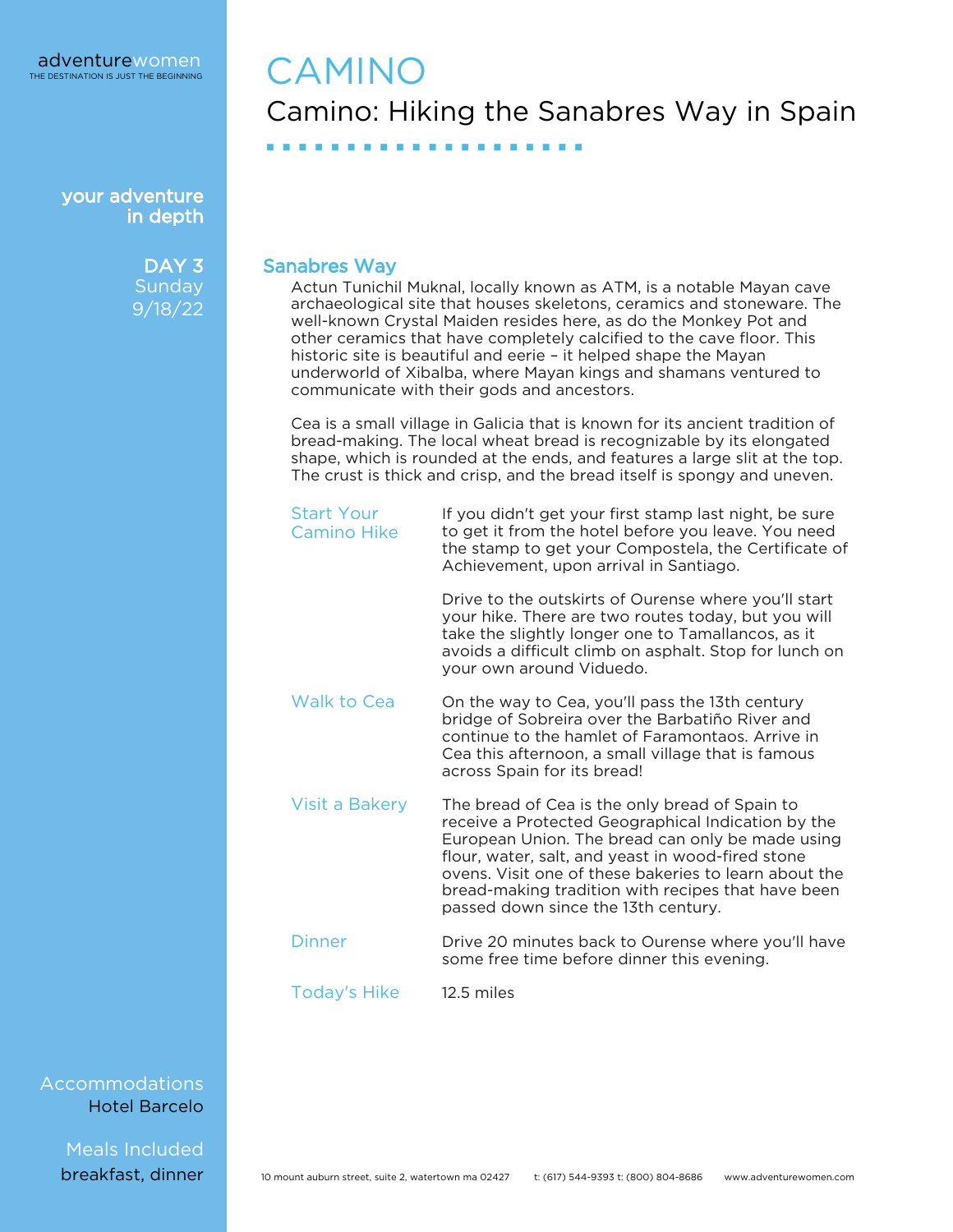> DAY<sub>4</sub> **Monday** 9/19/22

# CAMINO Camino: Hiking the Sanabres Way in Spain

#### Sanabres Way

■ ■ ■ ■ ■ ■ ■ ■ ■ ■ ■ ■ ■ ■ ■ ■ ■ ■ ■ ■

Built in 1137, the Oseira Monastery became a monastery of the Cistercian order in 1141, an order of French monks sent by Saint Bernard of Clairvaux. The monks were forced by the government to leave in 1835. In 1929, a community of Cistercians of the Strict Reform monks, commonly called Trappist monks, returned to the monastery and live there today.

| <b>Morning Hike</b> | Depart your hotel and drive about 20 minutes to<br>where you will start today's hike. Walk for about<br>three hours and arrive at the Monastery of Oseira,<br>where you will enjoy a guided tour with one of the<br>few resident monks who live at this 12th century<br>Trappist monastery dedicated to the pilgrimage to<br>Santiago. |
|---------------------|----------------------------------------------------------------------------------------------------------------------------------------------------------------------------------------------------------------------------------------------------------------------------------------------------------------------------------------|
|                     | Within the monastery there is a collection of old                                                                                                                                                                                                                                                                                      |

chemist jars and utensils. This room also displays a portrait of Hildegard von Bingen, acknowledging the importance of the woman who founded scientific natural history in Germany. Learn about her work and how it was used in the monastery at the time.

**Continue Walking** Enjoy lunch on your own before continuing your hike. Continue on for about six miles through forests toward Castor Dozon. There will be more ups and downs in this section.

Dinner Enjoy some free time at your hotel and have dinner as a group this evening.

Today's Hike 12 miles

Accommodations Meals Included Pazo de Bendoiro **Hotel**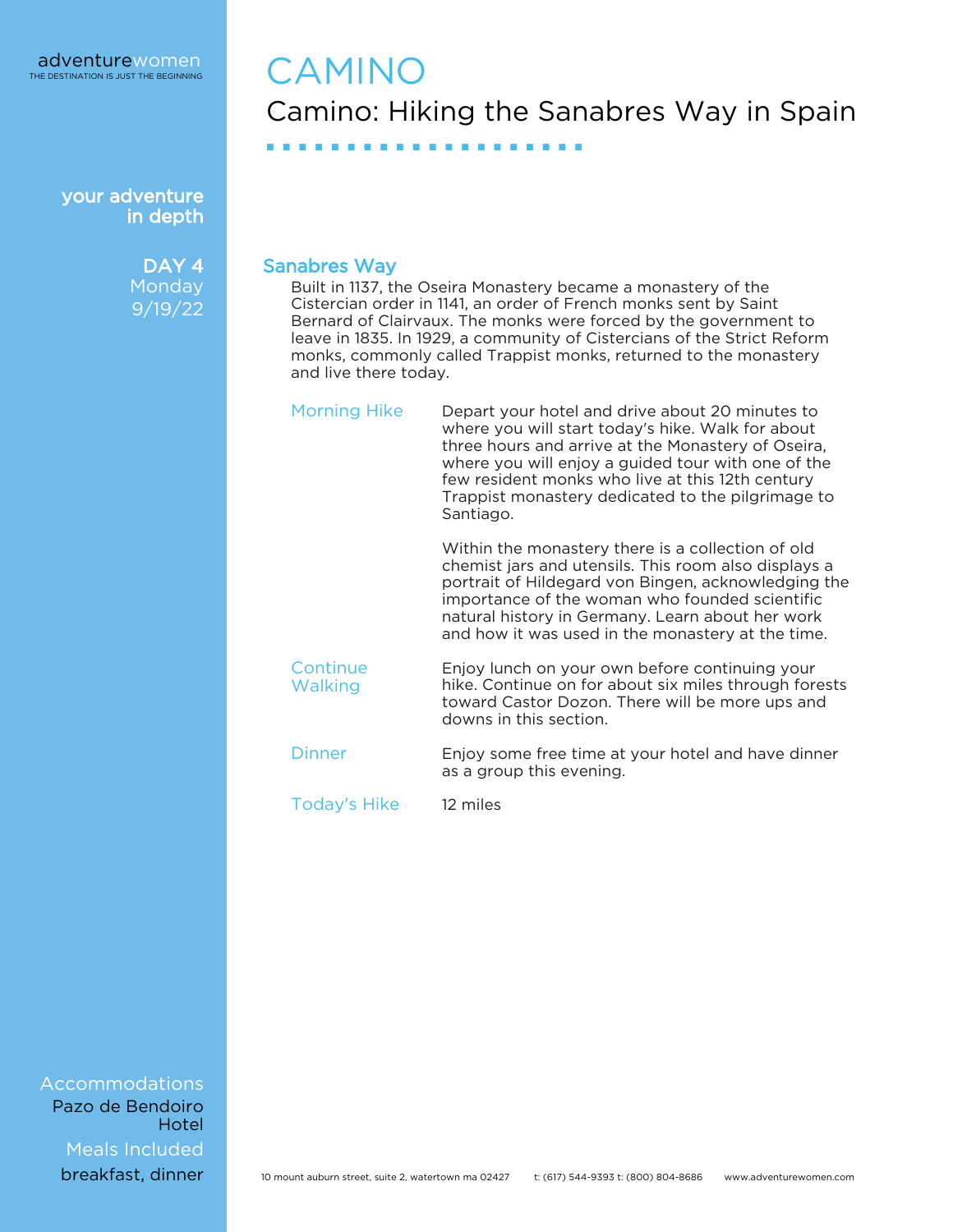> DAY<sub>5</sub> **Tuesday** 9/20/22

## CAMINO Camino: Hiking the Sanabres Way in Spain

Sanabres Way

■ ■ ■ ■ ■ ■ ■ ■ ■ ■ ■ ■ ■ ■ ■ ■ ■ ■ ■ ■

While you're in Spain, take some time with your new friends to dig into Galician food in a cooking class! Some famous local dishes include Pulpo a la Gallega (thinly sliced potatoes topped with boiled octopus and sprinkled with paprika) and Pimientos de Padrón (small green peppers, which are fried and garnished with sea salt). There is a festival for these peppers each August.

| <b>Hike Through</b><br><b>Farmlands</b> | Drive from your hotel back to Castro Dozon in the<br>morning, where you'll start your hike through<br>farmlands and walk past several medieval hamlets.<br>The beautiful oak woods of the interior of Galicia<br>greet you as you enjoy walking through the rolling<br>hills. There will be a few small climbs, but most of<br>the path is downhill. |
|-----------------------------------------|------------------------------------------------------------------------------------------------------------------------------------------------------------------------------------------------------------------------------------------------------------------------------------------------------------------------------------------------------|
| Lunch on Your<br>Own                    | Enjoy lunch on your own by the Lalin train station<br>about four miles before A Laxe.                                                                                                                                                                                                                                                                |
| Drive Back to<br><b>Your Hotel</b>      | Drive back to your hotel in Bandeiro for the evening.                                                                                                                                                                                                                                                                                                |
| <b>Cooking Class</b>                    | Take some time this evening to learn to cook some<br>regional specialties with your new<br>AdventureWomen friends. After you try your hand<br>with local recipes, enjoy what you've cooked as a<br>group for dinner!                                                                                                                                 |
| <b>Today's Hike</b>                     | 12 miles                                                                                                                                                                                                                                                                                                                                             |

Accommodations Meals Included Pazo de Bendoiro Hotel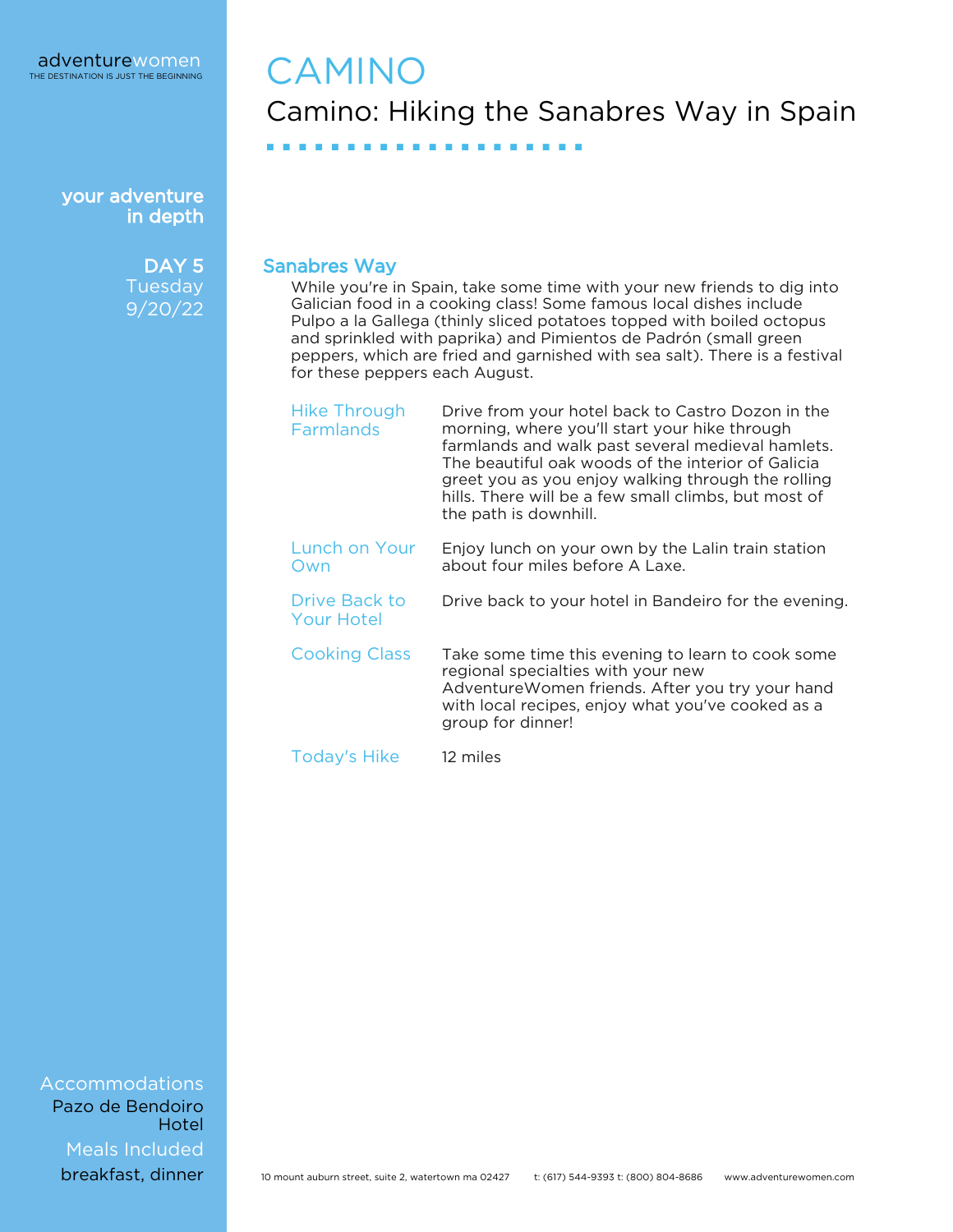> DAY<sub>6</sub> **Wednesday** 9/21/22

# **CAMINO** Camino: Hiking the Sanabres Way in Spain

Sanabres Way

Silleda, near Bandeira, is famous for its annual International Green Week, or Semana Verde, a festival of agriculture, livestock, forestry, and food.

| <b>Today's Walk</b>   | Enjoy a pleasant walk through woodlands, farmland,<br>and small villages as you cross the quaint Ponte<br>Taboada, which has witnessed the passage of<br>pilgrims for over 1,000 years. There are different<br>options for lunch on your own in Silleda. After lunch,<br>the walk to Bandeira is easy and mostly downhill. |
|-----------------------|----------------------------------------------------------------------------------------------------------------------------------------------------------------------------------------------------------------------------------------------------------------------------------------------------------------------------|
| <b>Spa and Dinner</b> | This evening, head to a local spa to enjoy the baths<br>and pools. Flip flops and bathing caps are required.                                                                                                                                                                                                               |
|                       | After some relaxation time, enjoy dinner with your<br>group before getting a good night's sleep.                                                                                                                                                                                                                           |

Today's Hike 11 miles

■ ■ ■ ■ ■ ■ ■ ■ ■ ■ ■ ■ ■ ■ ■ ■ ■ ■ ■ ■

Accommodations Meals Included Pazo de Bendoiro Hotel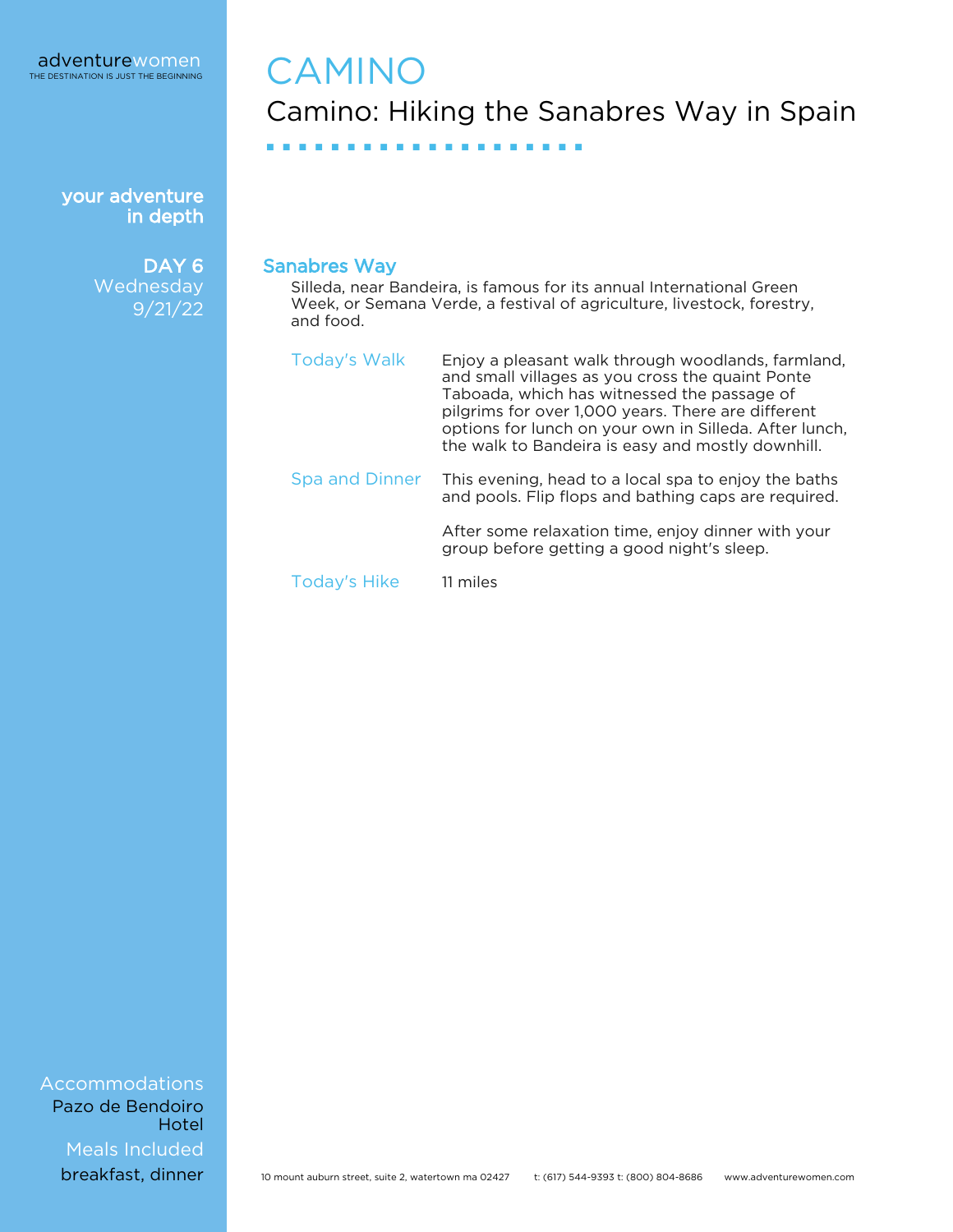> DAY<sub>7</sub> Thursday 9/22/22

## **CAMINO** Camino: Hiking the Sanabres Way in Spain

Sanabres Way

■ ■ ■ ■ ■ ■ ■ ■ ■ ■ ■ ■ ■ ■ ■ ■ ■ ■ ■ ■

The legendary Pico Sacro has caught people's attention from miles around for centuries. The isolated peak was a landmark for pilgrims and travelers heading to Santiago. From the top of the mountain, you can see the cathedral in Santiago (your end goal), and the mountain is known for its legends and folktales.

| Continue on the<br>Camino  | As you approach Santiago de Compostela, enjoy a<br>pleasant walk along a beautiful path, taking in views<br>of successive crosses, bridges, and chapels. Pass the<br>church of San Miguel de Castro, an impressive<br>railway bridge, and walk by the hamlets of Noveledo<br>and Hundían. There will be a sharp descent into<br>Ponte Ulla. |
|----------------------------|---------------------------------------------------------------------------------------------------------------------------------------------------------------------------------------------------------------------------------------------------------------------------------------------------------------------------------------------|
| <b>Visit Pico Sacro</b>    | Have lunch on your own in Ponte Ulla. End today's<br>walk at the foot of the great mountain, Pico Sacro.<br>You'll be driven up to the top where you can enjoy<br>spectacular views of the countryside. Learn about<br>some of the legends of Queen Lupa, the Dragon<br>that transformed into this great mountain.                          |
| <b>Enjoy Your</b><br>Hotel | Enjoy free time at your hotel until dinner this<br>evening.                                                                                                                                                                                                                                                                                 |
| <b>Today's Hike</b>        | 14 miles                                                                                                                                                                                                                                                                                                                                    |

Accommodations Hotel Congreso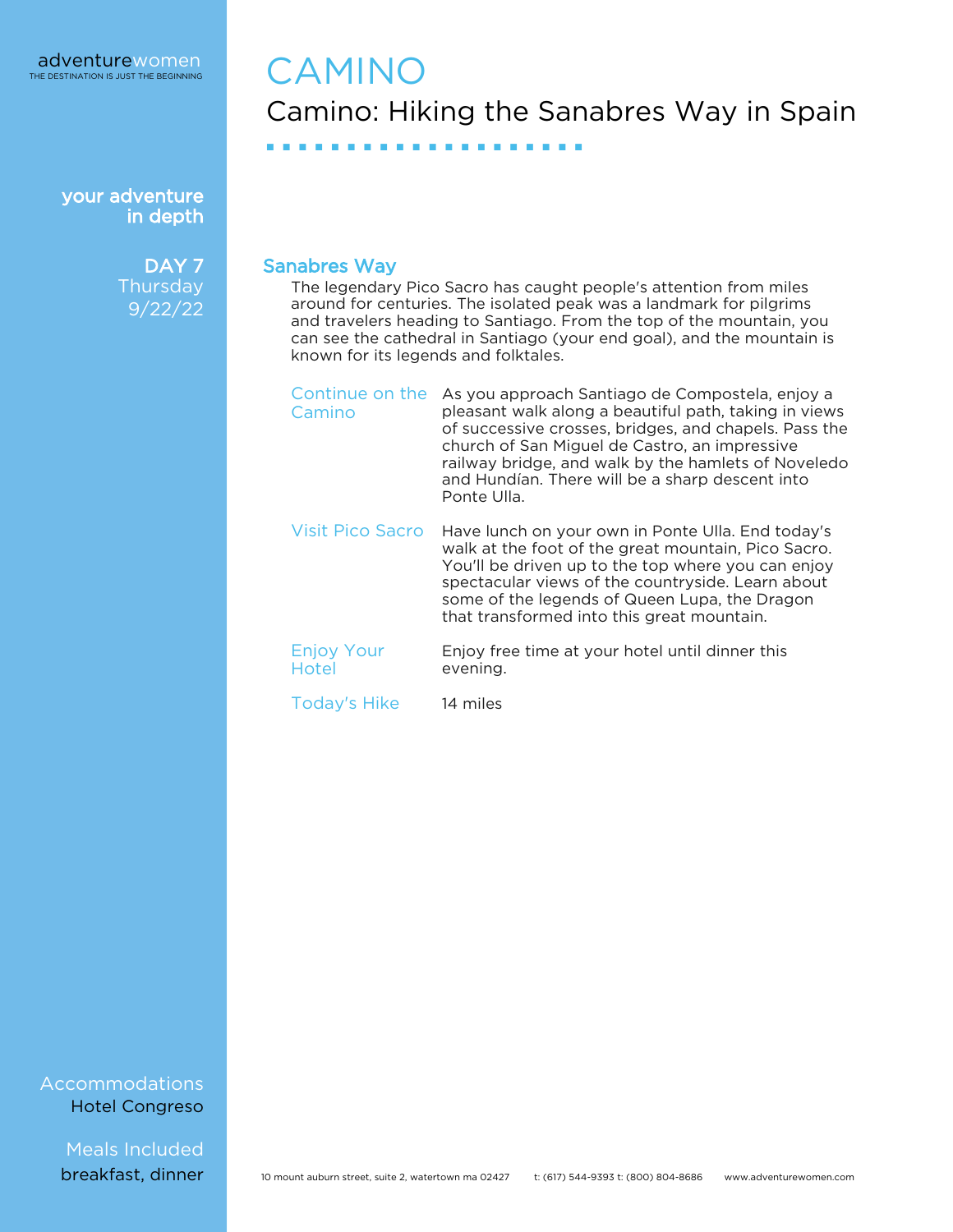> DAY<sub>8</sub> **Friday** 9/23/22

# CAMINO Camino: Hiking the Sanabres Way in Spain

#### Sanabres Way to Santiago

■ ■ ■ ■ ■ ■ ■ ■ ■ ■ ■ ■ ■ ■ ■ ■ ■ ■ ■ ■

Santiago de Compostela is the capital of Galicia, and the old town was designated a UNESCO World Heritage Site in 1985. The Cathedral is where you will finish your hike on the Camino.

Finish the Camino

This is it! Only nine miles separates you from your goal - the resting place of the Apostle of Saint James in the Cathedral of Santiago de Compostela.

Walk past the hamlets of Ardariz and Rubial before entering Marrozos, the first village in the council of Santiago. You'll notice the City of Culture on the top of Mount Gaiás, an extravagant architectural and cultural project that includes a huge library and museum themed around the Camino. Join the Camino Real de Angrois and enter the Santiago neighborhood of Sar.

You'll get your first glimpse of the Cathedral of Santiago de Compostela as you enter the historic center of Santiago through the Porta de Mazarelos, the only original remaining door to the medieval walled city. Reach the Plaza del Obradoiro where the Cathedral will present itself to you, majestic and beautiful after many years of restoration. Take a breath and pause - you've made it!

Farewell Dinner Enjoy a farewell dinner where you will get your Compostela, or Certificate of Achievement of the Camino de Santiago, given by the Pilgrim Office. Toast the end of a spectacular adventure. We're sure that the Camino has helped you find what you were looking for, or that you have found something unexpected along the way!

Today's Hike 9 miles

#### Accommodations Hotel Compostela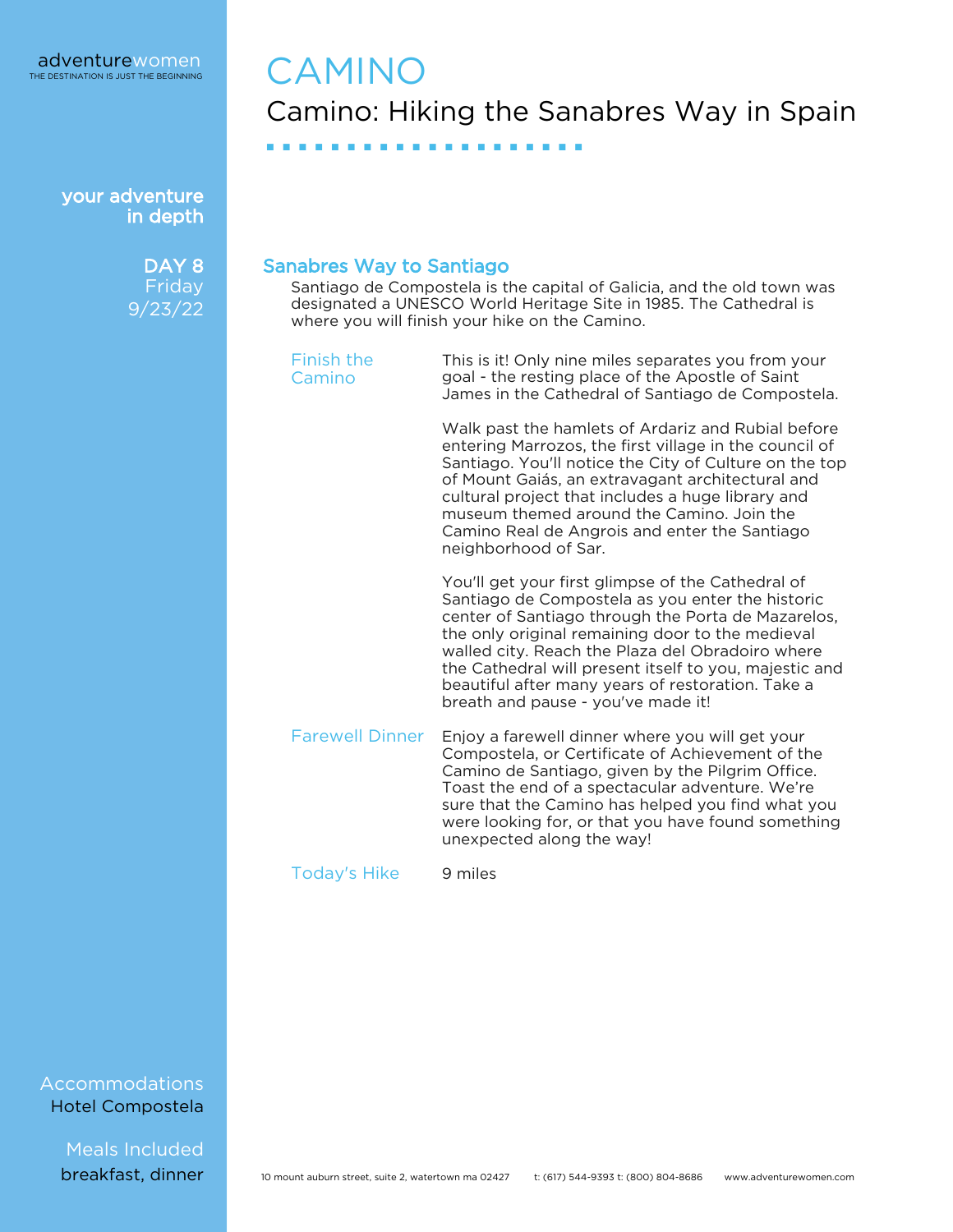your adventure in depth

> DAY<sub>9</sub> **Saturday** 9/24/22

# CAMINO Camino: Hiking the Sanabres Way in Spain

Depart Santiago de Compostela

■ ■ ■ ■ ■ ■ ■ ■ ■ ■ ■ ■ ■ ■ ■ ■ ■ ■ ■ ■

Enjoy one last morning in Santiago before heading home.

| Transfer to the<br>Airport      | Say goodbye to your new Adventure Women friends<br>as you transfer to the airport for your flights home.                                                              |
|---------------------------------|-----------------------------------------------------------------------------------------------------------------------------------------------------------------------|
| Departure<br><b>Information</b> | Depart Santiago de Compostela, Spain (SCQ) any<br>time. One group transfer is included; private<br>transfers at other times can be arranged for an<br>additional fee. |
|                                 | If you'd like to stay lenger in Cantiage, we can trute                                                                                                                |

If you'd like to stay longer in Santiago, we can try to extend your hotel reservation, but please do not wait as hotels will fill up extremely early.

Please note: AdventureWomen will attempt to adhere to the itinerary as much as possible. However, certain conditions (political, climatic, environmental, and cultural) may necessitate changes in the itinerary. AdventureWomen reserves the right to alter any itinerary at any time, if necessary. We will attempt to notify participants of changes as far in advance as possible. Costs incurred by such changes will be the responsibility of the participants.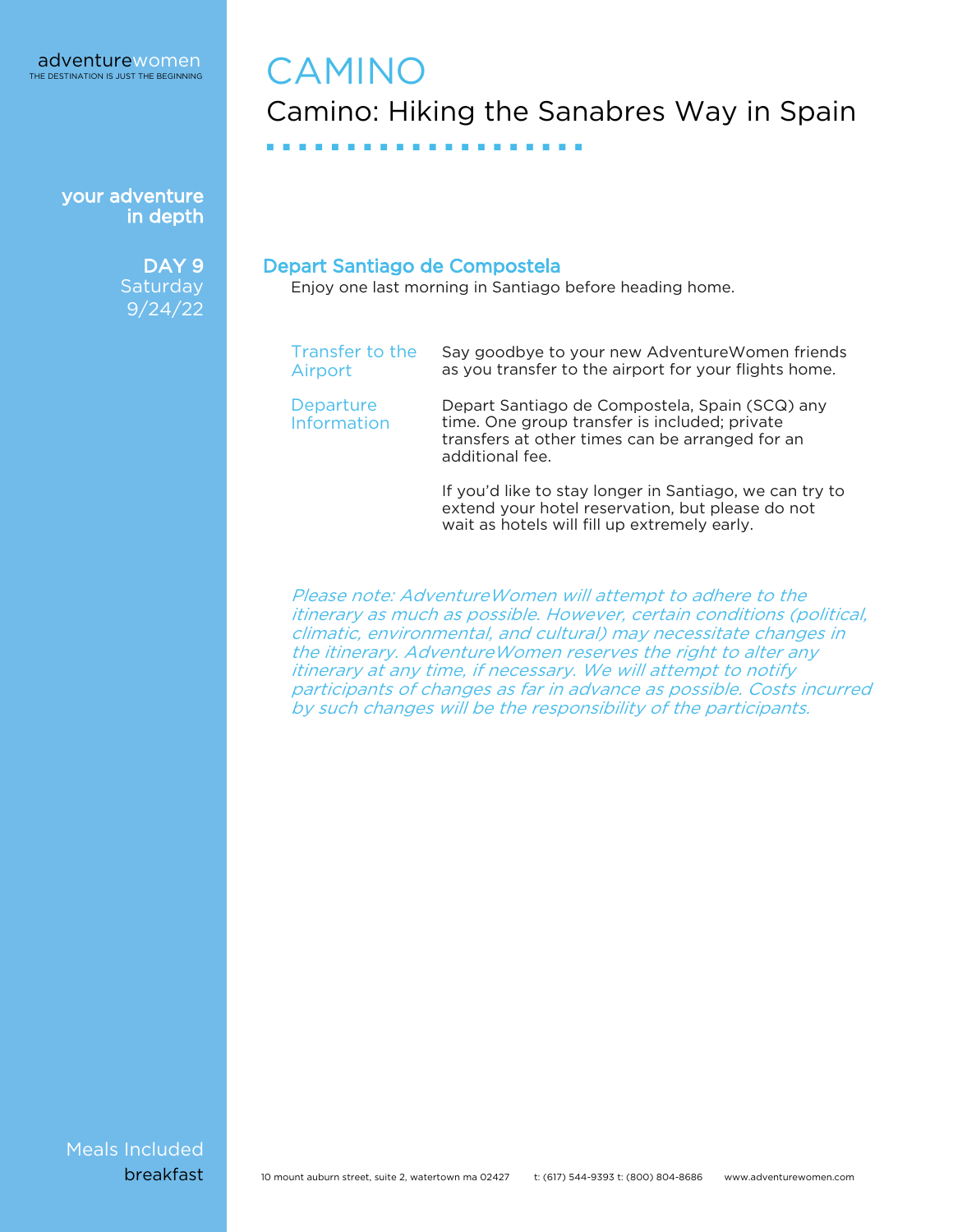### **CAMINO** Camino: Hiking the Sanabres Way in Spain ■ ■ ■ ■ ■ ■ ■ ■ ■ ■ ■ ■ ■ ■ ■ ■ ■ ■ ■ ■

your adventure in depth

#### Accommodation Details

| <b>Carris Hotel</b><br>Porto Ribeira | This renovated historic building in the Ribeira district of Porto<br>offers a comfortable room to begin your Camino adventure.<br>Enjoy exploring Porto on foot from this well-located hotel.                                                                                                                                                                                             |
|--------------------------------------|-------------------------------------------------------------------------------------------------------------------------------------------------------------------------------------------------------------------------------------------------------------------------------------------------------------------------------------------------------------------------------------------|
|                                      | Amenities: Soap, shampoo, conditioner, hair dryer; electricity;<br>Wifi available for a fee                                                                                                                                                                                                                                                                                               |
| <b>Hotel Barcelo</b>                 | This hotel is in the heart of Ourense, christened by the Romans as<br>the "city of gold". The streets of this Galician capital, famous for<br>its thermal springs, reveal its fresh and modern character, evident<br>in its extraordinary cuisine and in the warmth of its people.                                                                                                        |
|                                      | Amenities: Soap, shampoo, conditioner, hair dryer; electricity;<br>Wifi available for a fee                                                                                                                                                                                                                                                                                               |
| Pazo de<br><b>Bendoiro Hotel</b>     | Located in Bendoiro and surrounded by greenery, Pazo de<br>Bendoiro hotel offers a garden, a terrace, and a beautiful<br>swimming pool. Built of wood and stone, this elegant property<br>features rustic and classic style dècor. Book a massage if you'd<br>like!                                                                                                                       |
|                                      | Amenities: Soap, shampoo, hair dryer; electricity; Wifi available<br>for a fee                                                                                                                                                                                                                                                                                                            |
| <b>Hotel Congreso</b>                | The Hotel Congreso, located just a ten-minute drive from<br>Santiago de Compostela, offer the best facilities for an<br>unforgettable stay. Enjoy the pool and gardens while you rest<br>here before finishing your walk on the Camino.                                                                                                                                                   |
|                                      | Amenities: Soap, shampoo, hair dryer; electricity; Wifi available<br>for a fee                                                                                                                                                                                                                                                                                                            |
| Hotel<br>Compostela                  | Hotel Compostela is in Galicia Square, union of both the old city<br>with its historical center and the new city with its hustle and<br>bustle. Close to the hotel you can find the Alameda, a park from<br>which you can enjoy some of the better views of the cathedral.<br>There is a public market nearby where you can see and purchase<br>the best ingredients of Galician cuisine. |
|                                      | Amenities: Soap, shampoo, conditioner, hair dryer; electricity;<br>Wifi available for a fee                                                                                                                                                                                                                                                                                               |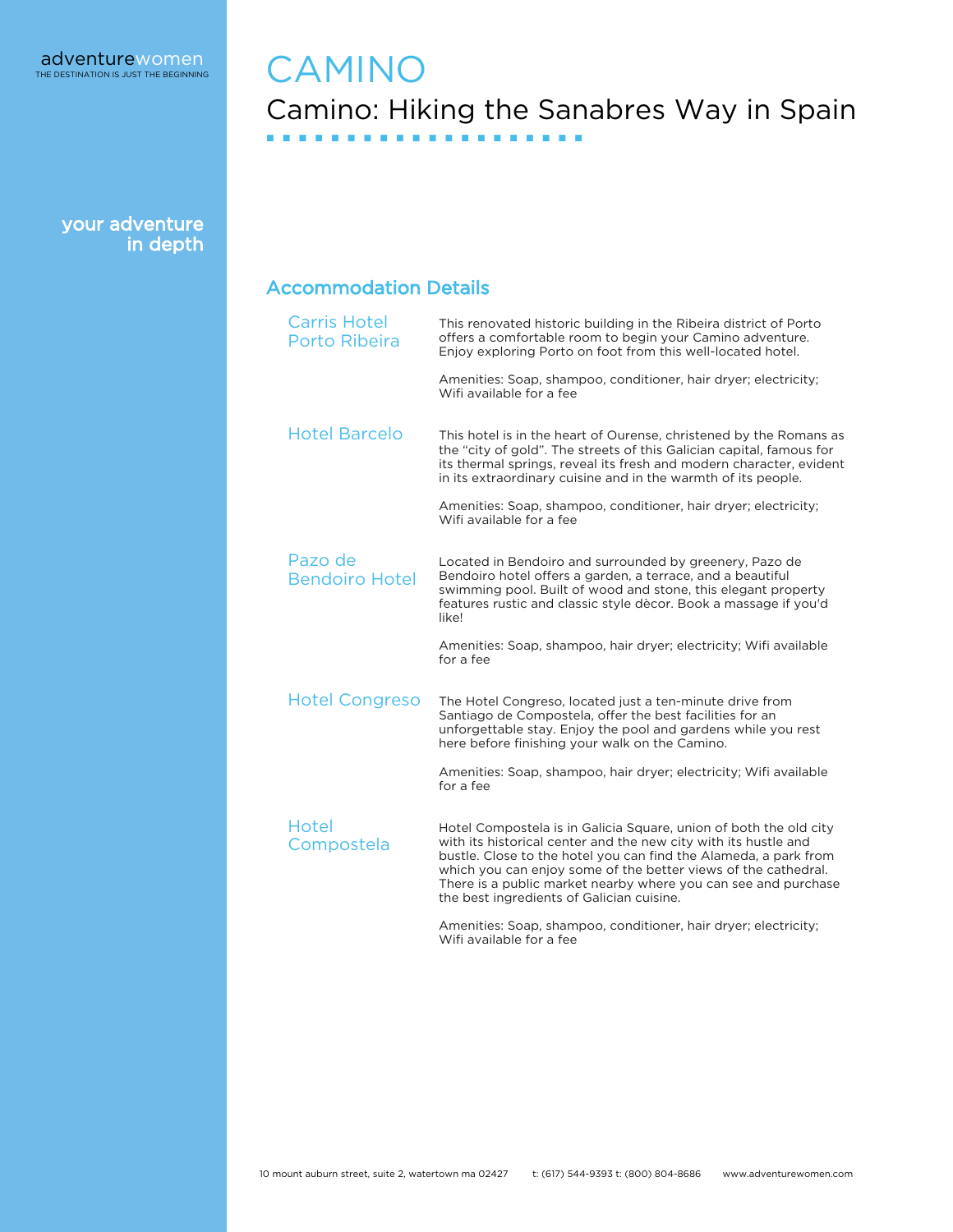### CAMINO Camino: Hiking the Sanabres Way in Spain ■ ■ ■ ■ ■ ■ ■ ■ ■ ■ ■ ■ ■ ■ ■ ■ ■ ■ ■ ■

### Included:

- ▶ Accommodations as per itinerary based on double occupancy
- ► All meals as listed in the itinerary
- ► All ground transportation
- ► One group transfer on arrival and departure
- ► Luggage transfers from hotel to hotel
- ► Guided sightseeing and activities as indicated in the itinerary
- ► English-speaking guide throughout the trip
- ► Drinking water to refill personal bottles
- ► Gratuities for baggage handling, waitstaff, and hotel staff

### Not Included:

- ► International airfare to Portugal and from Spain
- ► Optional activities
- ► Meals not specified in the itinerary
- ► Alcoholic beverages (unless otherwise specified)
- ► Fees for passport, visas, immunizations, or travel insurance
- ► Cost of hospitalization or evacuation
- ► Items of a personal nature
- ► Gratuities for guides and drivers